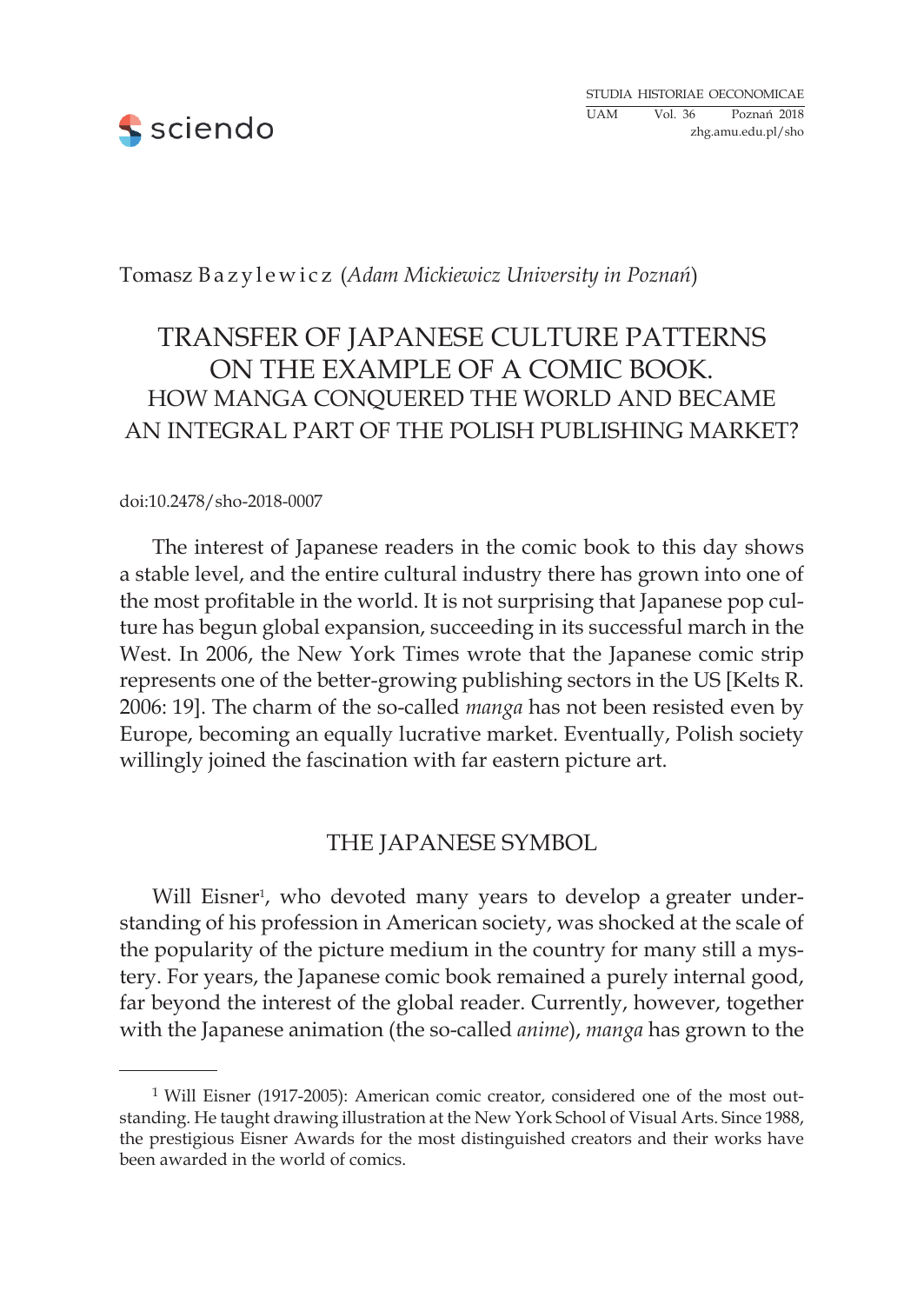rank of a global phenomenon. Everywhere where manga managed to get, it took root almost instantly, gathering around recipients represented by various age, social and cultural groups. Therefore, it seems apt to say that understanding what manga is will allow us to get to know better today's modern Japan, but also today's globalized world, and thus us ourselves.

The main purpose of this publication will be to describe, on the example of manga, the transfer of Japanese popular culture patterns to the West, including Poland and their commercial use. It is an attempt to describe the role of the Japanese comic in the modern world and what should be understood under the notions of consumerism, globalism, individualism and popular culture, which in its context constantly intermingle with each other. The content of the article, through the use of various tools – from economic dependencies to cultural expansion – will allow shedding some light on understanding the manga (and the comic as a whole) and its positioning in global culture. Why, wherever it reaches – also to postsocialist Poland – can manga unify readers and gain a solid market position? At the same time, we will not achieve this without setting out a certain chronology of events and tracing the broader historical context from the first expansion of Japanese creativity to world markets and describing the specifics of the Polish comics market.

Satirical illustrations and picture stories made in the western style were already created in nineteenth-century Japan, thanks to contacts with European artists. This was possible due to the reforms of the Meiji period (1868-1913) held under the slogan of imitating Western countries representing modernity<sup>2</sup>. Next, the Japanese comic writers visited America in the 1920s, succumbing to the influence of local art [Schodt F. L. 1997: 43-45]. However, for the sake of readability, we will focus only on the period after the Second World War, that is, the birth of a contemporary style of picture narration almost everywhere appearing under the name of *manga.*

This article should be treated as a kind of summary of the state of research on the selected topic. Over the years, the literature of the subject has been enriched with new, interesting positions by native authors, and the availability of foreign editions is no longer so big a problem. However, before we proceed to a broader discourse analysis, it is worth devoting a mo-

<sup>&</sup>lt;sup>2</sup> During the Meiji reform, it was not uncommon to set up Japanese magazines run by Europeans. It is worth mentioning the "The Japan Punch" (1862) owned by the Englishman Charles Wirgman and "Tobae" (1887) belonging to the Frenchman Georges Bigot.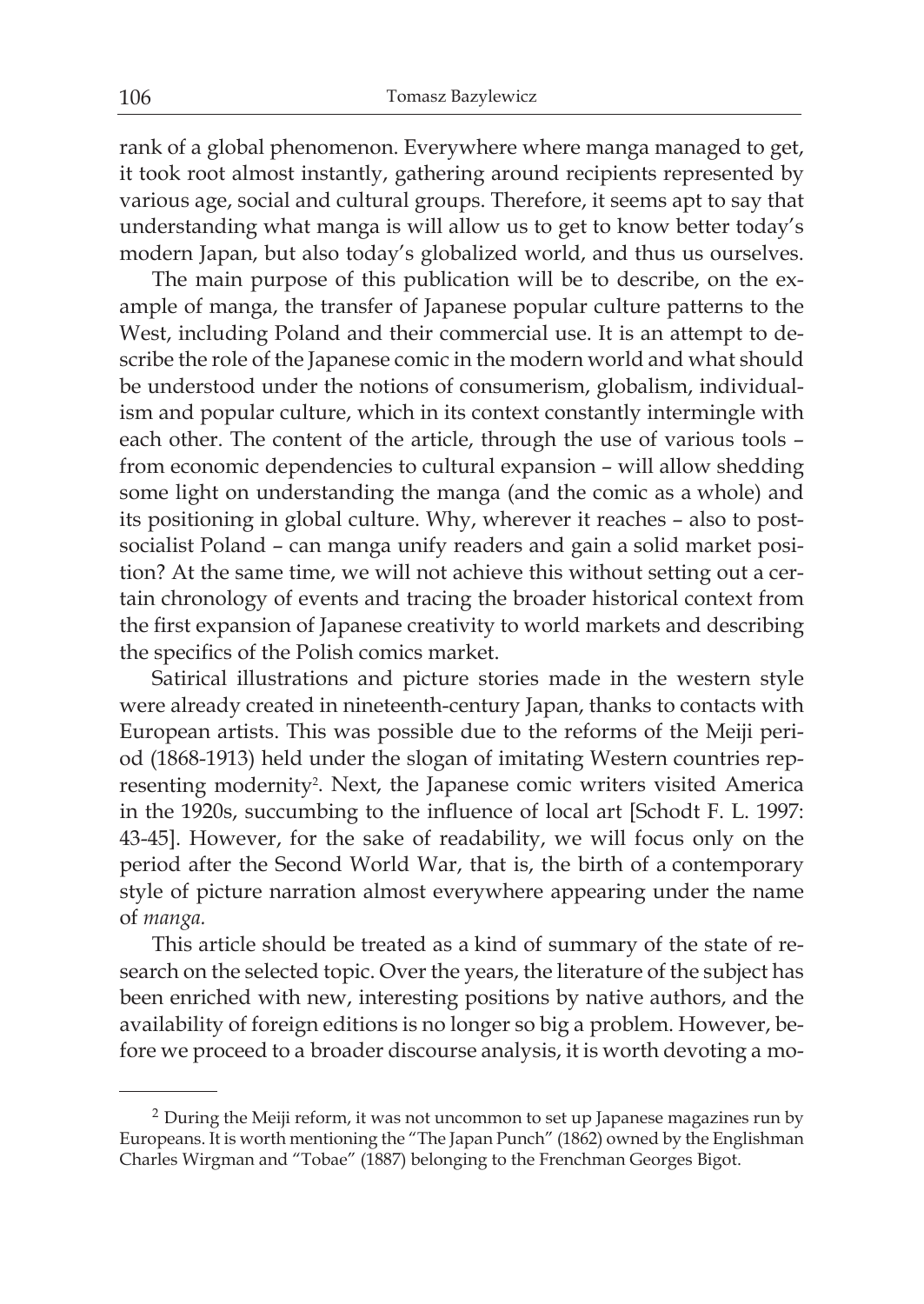ment to set a strict terminological framework and theoretical foundations. This is all the more important because in the following parts of the work this procedure will be used to deepen the understanding of the issue that is undoubtedly the success of Japanese comics on foreign markets. In the final part of the considerations, the attempt to explain this phenomenon was divided into two pillars – cultural and economic. Both these blocks function in close coexistence, therefore thoughts on each of them will cross together in key fragments.

#### Japanese comic book and theory

The comic has always been considered a product of Western culture, and yet Japan also has a long tradition of storytelling. The genesis of the term *manga* should be combined with the name of the most outstanding Japanese painter of the Edo period – Hokusai Katsushika (1760-1849). In 1814, the artist published a collection of fifteen volumes of illustrations entitled "Manga", often translated, as "hastily drawn sketches". However, "Manga", as the name of the Japanese comic book in English, appeared in the early eighties of the last century through the publication *Manga! Manga!* Written by Frederik L. Schodt. He undertook, inter alia, attempts to explain the meaning of the new term, which is a combination of two ideograms: *man* – reflexive or involuntary, and *ga* – drawings. Schodt gave two interpretations of the new term. The first is *morally corrupt*, while the second, more popular, is *irresponsible pictures*.

This was not the intention of the author, but in some circles, both translations added bad fame to Japanese art. Essentially, the scope of this term is much larger, because technically *manga* equally well defines a caricature, a comic strip, a comic magazine, a comic book or even animation in some countries [Schodt F. L. 1996: 34]. According to the researcher Brigitte Koyama-Richard, the word *manga* in Japan in relation to the comic book is not used as often, replacing it with the term *komikku*, which is a direct adaptation of English *comic books* [Witkowska E. 2012: 65]. On the other hand, the authors of the *Reading Japan Cool* publication [Ingulsrud E., Allen K. 2009] state that *komikku* or *komikkusu* is a term for the so-called *tankōbon*, or volumes that capture previous episodes published in the manga magazine. In the publishing circle, Japanese employees use *komikkusu* not only to describe their profession but also the final effect in the form of a ready comic book, regardless of its form. This seemingly delicate language op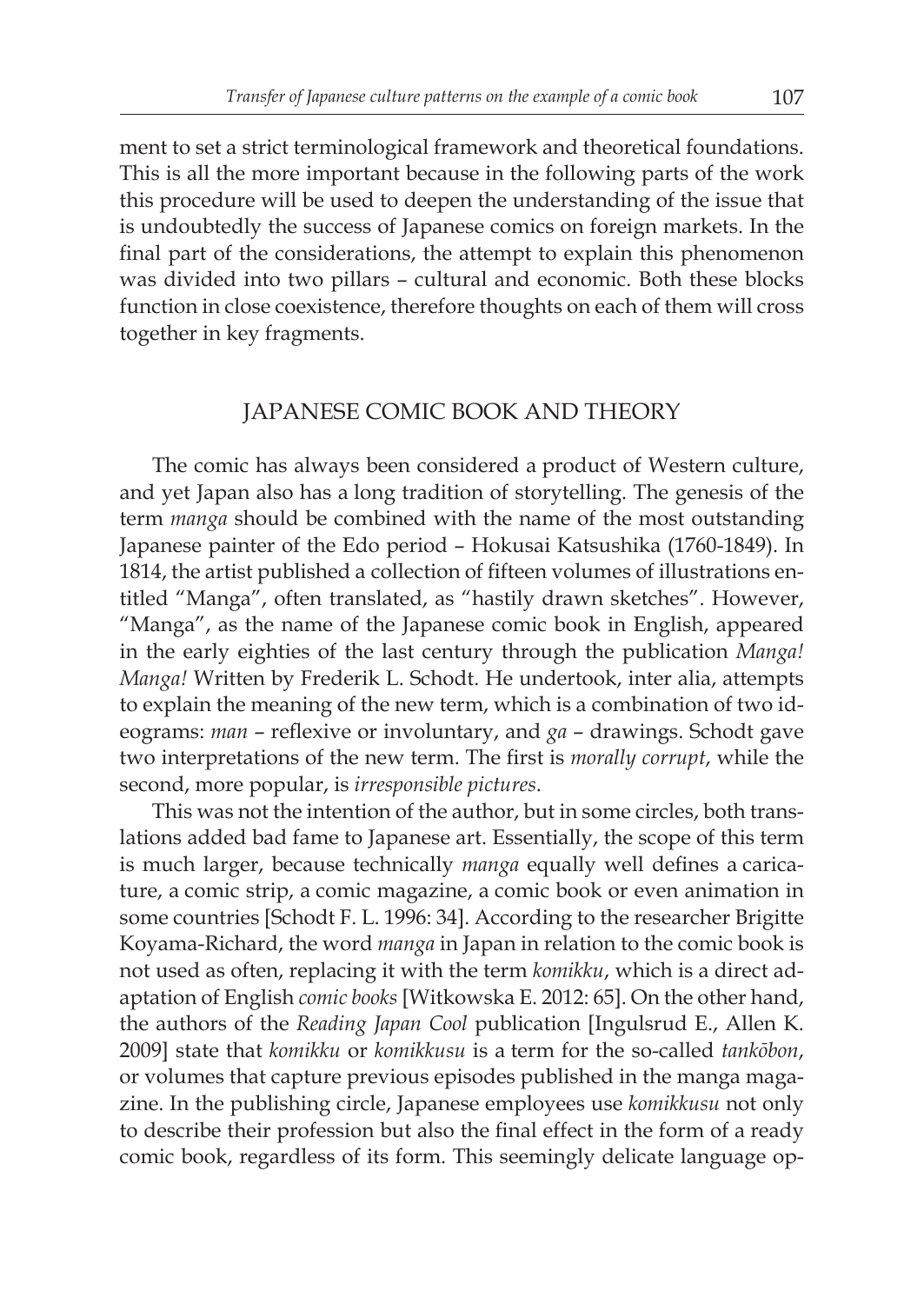eration was intended to give a more sublime character and a certain separateness of the comic industry in Japan.

Keeping a clear division, for the definition of Japanese animated films, it is better to use the term *anime*, which gained a well-established position among Polish recipients. Ultimately, the debate on the manga's definition framework does not cease in both academic circles and the fandom itself. Some want to see only Japanese art under it, while others perceive a specific aesthetics, which over the years has developed its own unique language. Western creators, however, also create comics maintained in *manga stylistics*<sup>3</sup> . For this reason, the term *manga* can be used to define the entire separate artistic style inseparably associated with Japanese roots [Cohn N.]. In a broader perspective, the manga industry is also a clear example of the *meta media* – a consumer chain of dependencies, where further comics and animations build demand for various consumer goods, from clothes, gadgets and ending with computer games.

Frederik L. Schodt pointed to the existence of two globally dominant forms of Japanese and American comics. They developed separate narrative methods, the format of publications, as well as distribution methods, the functioning of the market or even the publishing cycle [Schodt F. L. 1996: 22]. It seems, however, that this is a big simplification, because the "European school", represented especially by the Franco-Belgian tradition, not only has a huge contribution to the development of the comic medium as a whole, but also a very absorbent market. It is also impossible not to mention the influence of British cartoonists and scriptwriters on the American comics in the 80s and 90s. This is, however, an issue for another occasion.

The biggest advantage of comic creations straight from Japan is its thematic selection. Probably, that's why many definitions had a problem with capturing the terminology of the *manga* core. In the older literature of the subject or some dictionaries, we will find the Japanese comic book assignment of interest only in *science fiction*. This is a far-reaching inaccuracy. While the American comic is mainly addressed to a young audience, where the majority of the market is made up of stories about superheroes, in Japan we see a much greater variety. The local line of business offers a much wider cross-section of positions for both sexes regardless of their age, often telling stories about ordinary people and their

<sup>3</sup> The classic examples are *Dirty Pair* by Toren Smith and Adam Warren as well as *Megatokyo* by Fred Gallagher and Rodney Caston.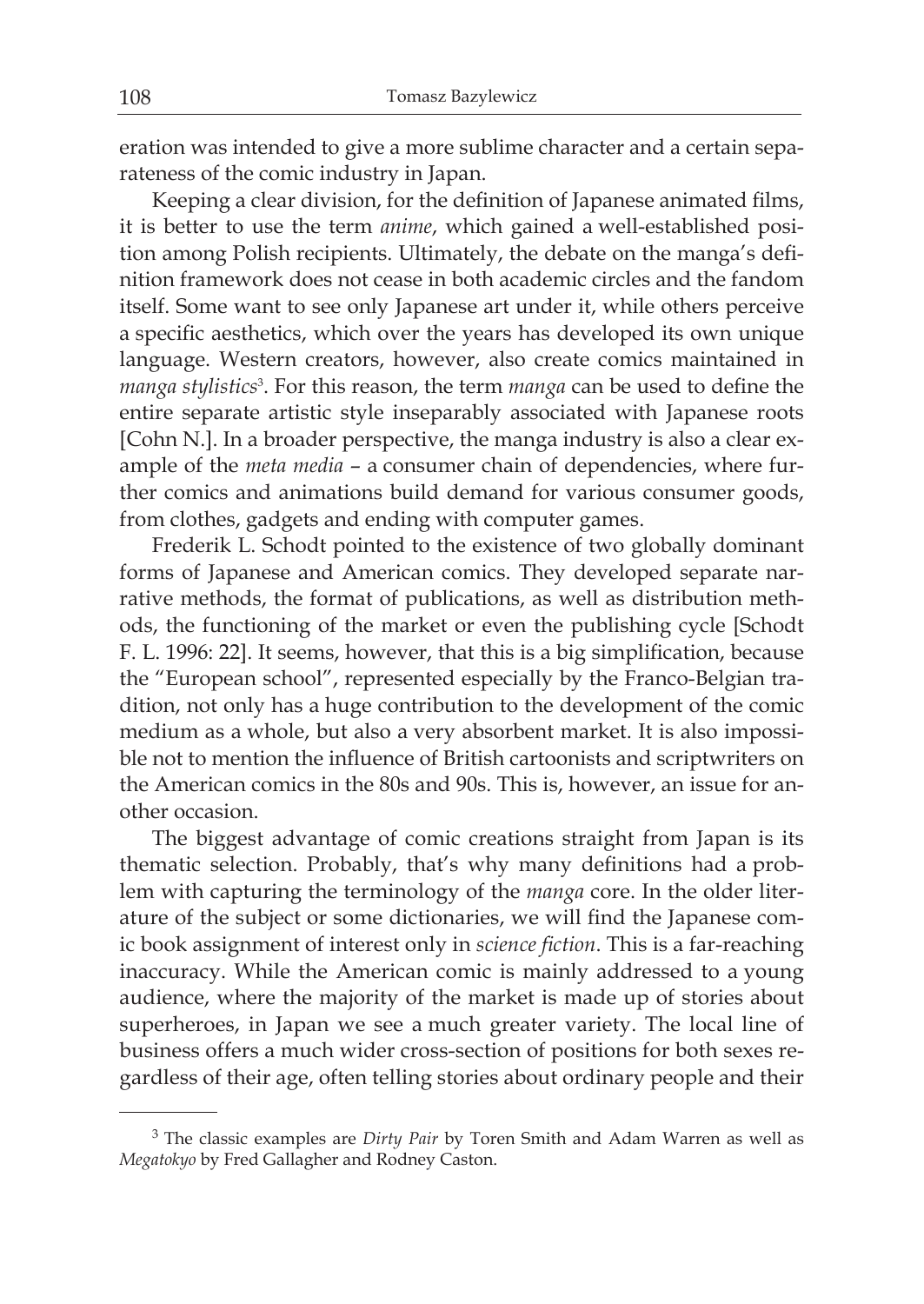everyday struggles with adversities. Therefore, the statement that manga constitutes a certain "triumph of coarseness" seems to be the most adequate.

### A SHORT OUTLINE OF THE SPECIFICS OF THE GENRE

Manga, before it appears in the form of compact volumes (so-called *tankōbon*), is issued in the form of collective magazines appearing quarterly, monthly, weekly or even fortnightly. The estimated annual comic book circulation in Japan can be estimated at over one billion copies, with a huge number of magazines being created for later recycling. In recent years, there has been a certain downward trend in manga consumption, but overall the market has been stable for decades. The total value of the comic industry in Japan exceeds \$5billion. In contrast to the west, more than half of the titles are addressed to an adult audience – mainly older teenagers, young people studying and working [Briel H. 2010: 187].

In the past, the view that the Japanese comic is full of controversial content was strongly promoted. Today we know that Western media did not know the wider context and cultural capital of manga. It occupies a special place in the history of the newest Japan, beginning in the post-war economic recession. Based on strong roots in Japanese culture and tradition, it drew on Western cultural patterns at the same time. The birth of a new species should be attributed to one person – Osamu Tezuka, who was baptized *the god of comics* by his countrymen. During his forty-year career, Tezuka tried to create a universal medium, thanks to which he would be able to reach the largest group of recipients, regardless of age, sex or origin. He did not think about his work in terms of ordinary drawings – he saw in them a rather new language, where he wrote stories using a special type of symbols. He derived his original artistic inspiration from Walt Disney's animated productions, which he delighted in his childhood. His debut took place in 1947 in Osaka – the media capital of post-war Japan, where Akahon (*Red Books*) enjoyed great popularity.

Classic American comics notebooks reached Japan after the end of the war through the army and the new administration. Initially, attempts were made to translate the most-sought-after titles into the native language, but ultimately the western comic strip failed to take root on the local market. The break with the pre-war isolation and the cessation of censorship had stimulating effects on the Japanese entertainment industry as a whole.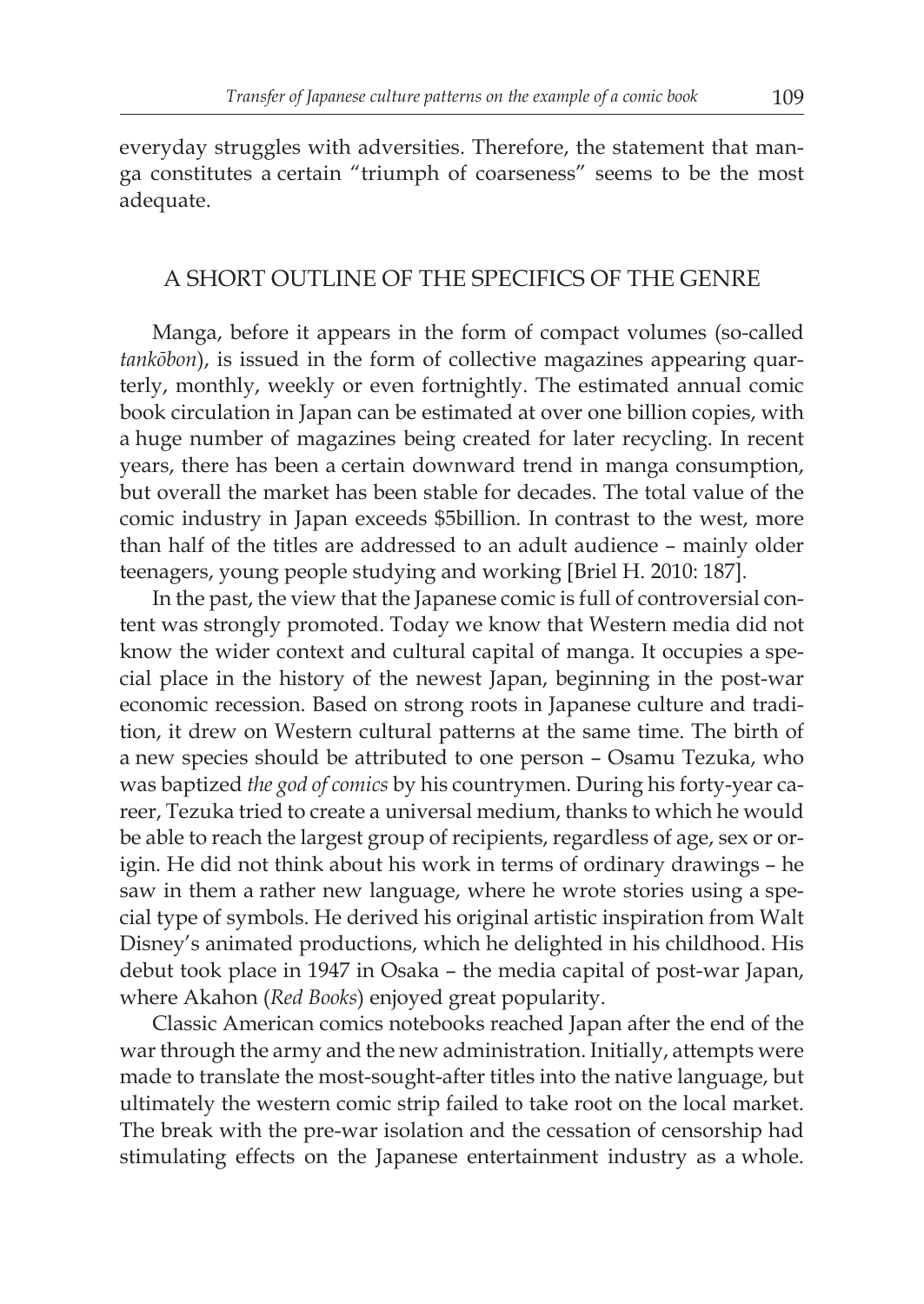The subsequent releases boldly entered the market, while black and white printing and poor quality of paper resulted from the high price of the raw material, which was the result of the weakness of the post-war economy. The use of paper obtained from recycled paper and the use of black and white stylistics has remained up to modern times, becoming a recognizable mark of extensive manga publications. To this day, publishers want to keep the lowest possible price so that the potential consumer can afford to buy a large number of comic magazines.

## In the beginning, it was Anime: first steps to the West

In the eighties, the whole world learned about manga thanks to the media giant that the United States was and still is. It was not a coincidence that manga conquered the hearts of Americans, because this process lasted from the sixties, where the starting point was the Japanese animated series. Essentially, in modern history, we can distinguish three waves of fascination with the Japanese culture. The first one took place in the eighteenth and nineteenth centuries when European artists discovered a unique Japanese aesthetics. The second stage dates back to the 1950s and 1960s when writers and poets became interested in the achievements of artists from Asia. The cinematography also played an important role. The third wave is the beginning of the 90s when the Japanese comic strip begins boldly breaking into the global mainstream [Kelts R. 2006: 5-16]. Three decades later, Japan is the most visible country in its region when it comes to cultural goods available in the west, although Korea is trying to keep up in the race for the recipients' hearts.

The Japanese comic book begins its expansion from the neighbouring countries in the sixties. Initially, it gained interest in Hongkong, Taiwan, and Korea influencing local artists, who, through a combination of Asian traditions with influences of the west saw in manga "the new face of Asia" [Siuyi Wang, W., 2006: 23-35]. In these countries, characters from the *Doraemon* or *Dragon Ball* series are as popular as in Japan [Schodt F. L. 1996: 305-307]. In the west, however, it appeared only twenty years later in the wider consciousness. After all, already in the 1960s Americans received the first reprints of Osamu Tezuki's works, but they did not get much interest. The main problem at the time was the specifics of the Japanese comics. Of course, this is about reading from left to right. Performing a mir-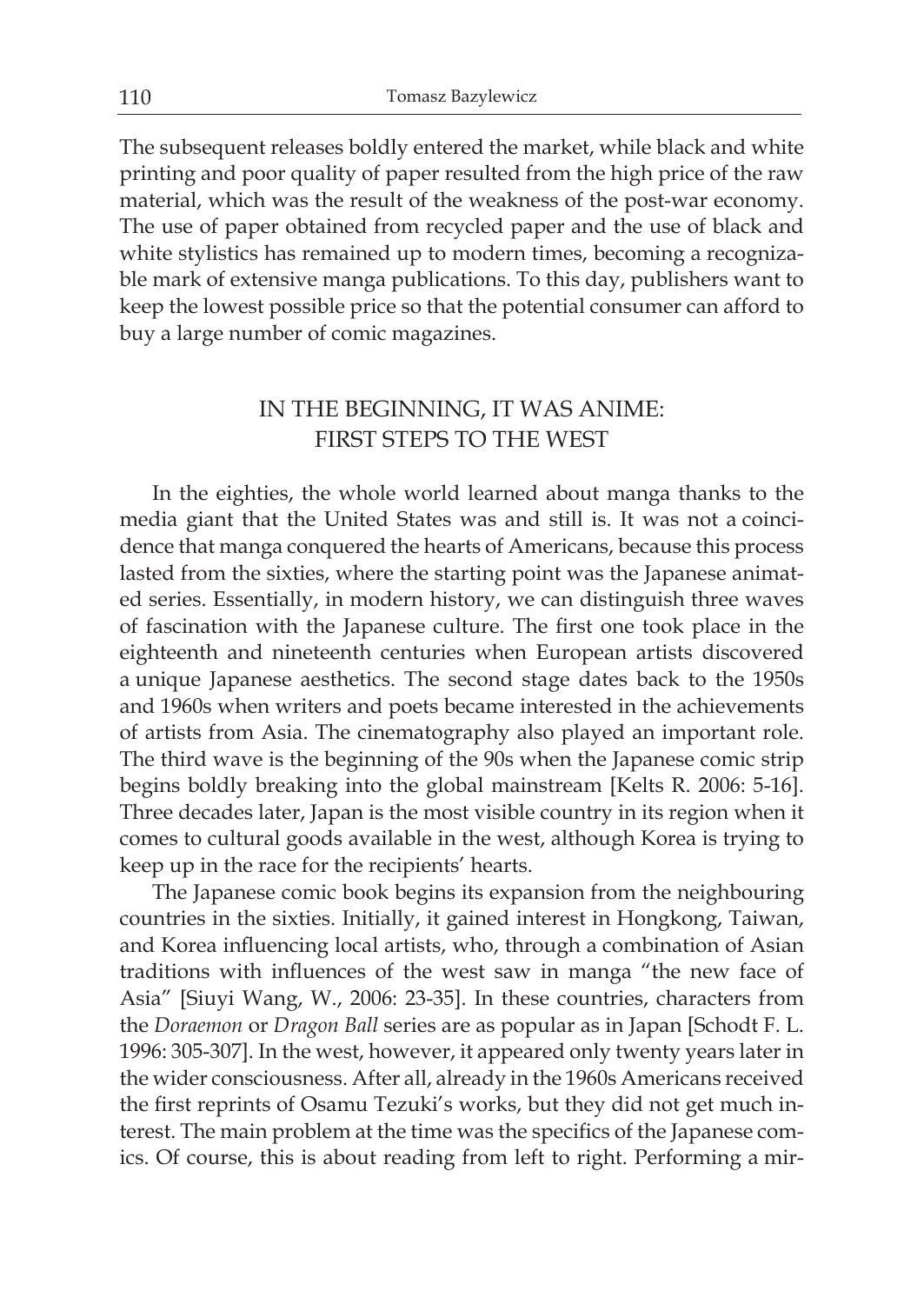ror reflection for the preservation of the western arrangement of frames resulted in reading dislike because they unknowingly influenced so negatively on the overall sense of the story. For a far-reaching interference in their work, the manga creators did not allow in later years. A great example is Akira Toriyama – the author of the iconic *Dragon Ball* [Golderg W. 2010: 287]. The translation of the content was also a unique challenge, amongst others because of the context of the Japanese language. In the end, for some, the fact of a black-and-white formula that was the opposite of native colorful notebooks was also difficult to accept. Certainly, one cannot exclude a certain amount of market protectionism from local publishers.

The difficult role of the ambassador of Japanese popular culture initially fell onto the *anime*. In the 1950s and 1960s, American television stations acquired copyrights for series created by Osamu Tezuka. Productions like *Astro Boy* or *Jungle Taitei* (in Polish *Biały Lew Kimba*) quickly won the hearts of the young audience. At the end of the 1970s, the TV producer Sandy Frank saw in the Japanese animation unlimited potential, but before it could be presented to the youngest viewers, it had to undergo editing. The editing and application of dubbing turned out to be a less problematic process than the first attempts to adapt the comic books [Kelts R. 2006: 13]. Finally, the turning point in the history of Japanese animation turned out to be April 1977. The famous Cannes film festival since 1963 has been accompanied by the MIP-TV event (*Marché International de Programmes*). During the conference, the Tatsunoko Production company in Kyoto, managed by three Yoshida brothers, demonstrated the animation of *Mach Go Go*, a Western viewer later known as *Speed Racer*. The production was appreciated, and the positive reviews and reputation of the festival gave even more publicity. Later, thanks to the wider awareness of teenagers, the Yoshida brothers opened a completely new episode for Japanese pop culture [Kelts R. 2006: 11].

### Time for manga: in search of new sales markets

The first Japanese comic book published in the US using the original set of drawings was *Hadashi no Gen*, which was later published in Poland thanks to Waneko entitled *Hiroshima 1945: Bosonogi Gen* [Schodt F. L. 1997: 154]. The success of the manga hit on the American market turned out to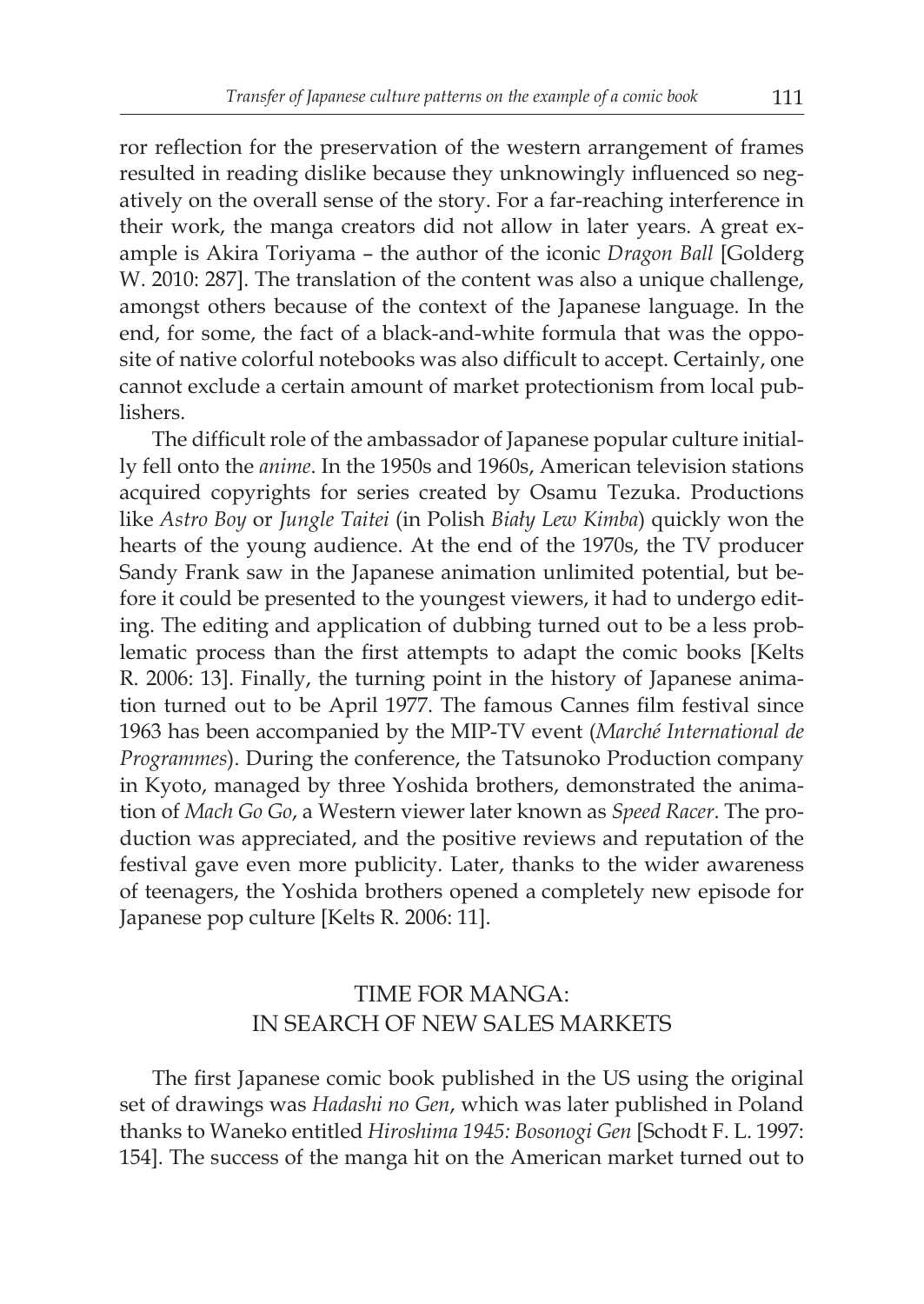be published in 1987 (seventeen years after the original debut) series *Lone Wolf and Cub*<sup>4</sup> . In the literature of the subject, we find opinions that it was thanks to this saga that a real manga boom in the USA was initiated. Its release to the comic scene there was undoubtedly important. Frank Miller admitted that in the work on his *Ronin* the Japanese series by Kazuo Koike and Goseka Kojima was the foundation of inspiration. In next year Marvel begins publishing an even bigger hit – *Akira*, by Katsuhiro Ōtomo.

The manga procession to the West gained momentum. Consequently, at the end of 2005, the Japanese comics market in the US was valued at an astronomical amount of USD 180 million. Not only Americans, but the whole world is chasing Japan in the consumption of manga volumes. In Germany, ten years ago, fifty new items were sent to bookshops every ten months, accounting for 50% of the total comic sector there [Briel H. 2010: 188]. The trouble-free adaptation of the Japanese creativity took place in countries with a developed comic tradition. France is still considered to be the largest European market of pictorial history, demonstrating strong diversity and attachment to its own traditions. Despite the first resistance from various interest groups, manga managed to find about 38% of the market there [Bouissoou J.]. In Italy, the first manga appeared in 1962, but it settled in 1990 after the release of the aforementioned *Akira* [Bouissou J. 2010: 254].

Theoretically, European base seems easier to penetrate for Asian artists, because in contrast to the media giant behind the Atlantic, it does not require a time-consuming and expensive re-edition of manga and anime [Kelts R. 2006: 101]. Despite this, we see some exceptions in the past. In the UK until 2005, the internal manga market did not exist. The investors there did not see potential in it, and more interesting items were imported from the USA. Currently, things look completely different. Three factors could have decided about the overall success of manga reprints in Europe: unprecedented diversity, a unique way of narration, and a lower price for more pages compared to native art.

<sup>&</sup>lt;sup>4</sup> In Poland, published in the years 2006-2008 by the publishing house Mandragora, under the title *Kozure Okami: Samotny Wilk i Szczenię*. The first seven volumes have been published.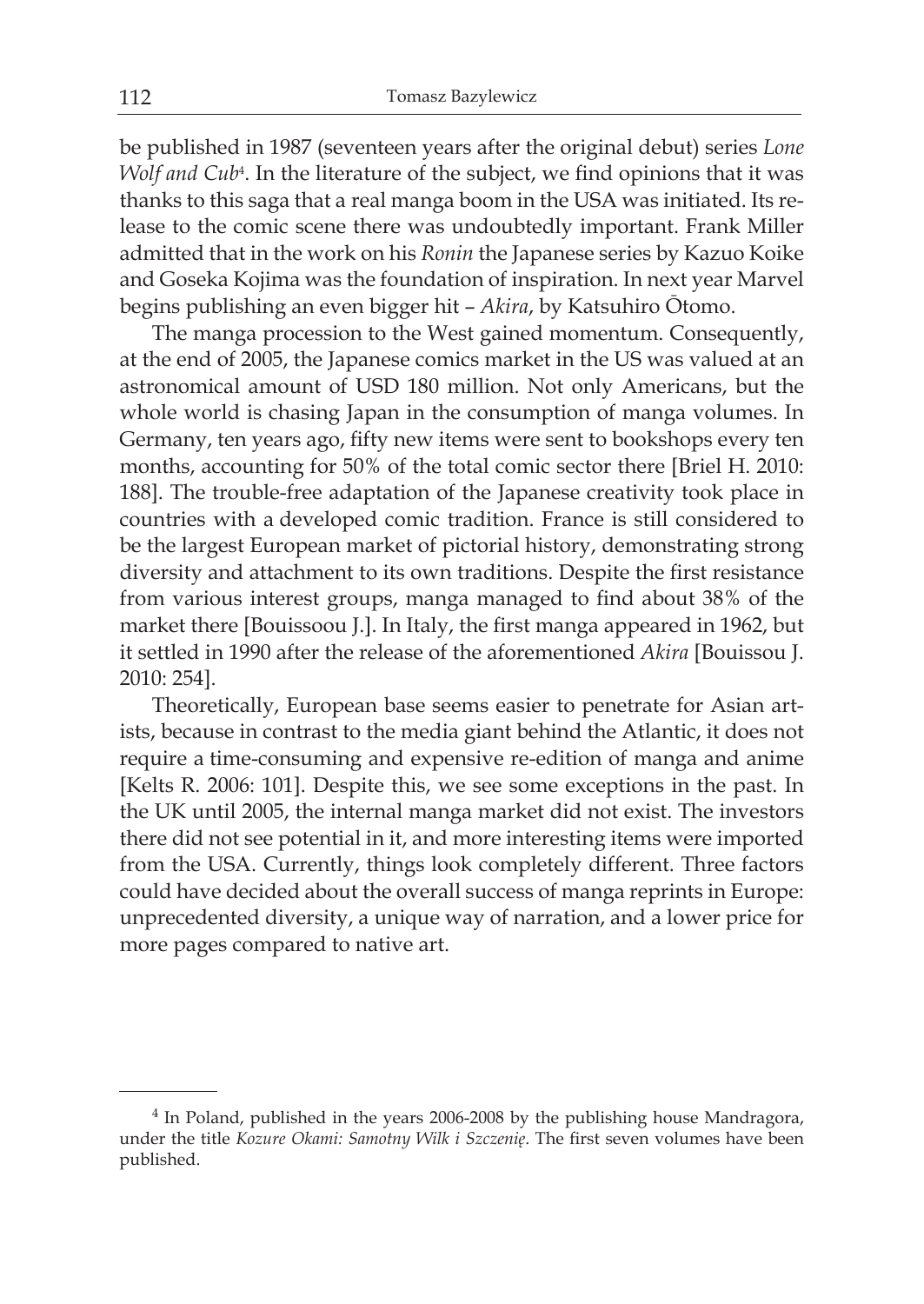#### Polish interest in Manga

Currently in Poland, one can see a real boom on everything that is associated with the Japanese culture: film, books, culinary and of course, comic and animation. Cyclically organized exhibitions on Japanese culture and art that are not directly connected with widely understood pop culture are very popular. All that is Japanese has made a home in Poland, and publishers can only wish that the current trend will not lose its strength<sup>5</sup>. Unfortunately, the broader consciousness is still dominated by the images of Japanese society based on stereotypes developed in the past – hardworking, attached to tradition and closed to external influences by the nation at the end of Asia.

As in the case of previously mentioned sales markets, animations were the carrier of Japanese cultural capital in Poland. In the search for pioneer productions, we must go back to the 1970s, and thus the Edward Gierek<sup>6</sup> era and the first such open acceptance of the West by the authorities of the PRL. Japanese art arrived at the cinema and on television. Perhaps the most striking example will be the children's series *Maya the Bee* (in Polish *Pszczółka Maja*) and films like *Puss in Boots* (in Polish *Kot w Butach*), which, moreover, was appreciated at the International Film Festival in Moscow in 1970 [Witkowska E. 2012: 27; Przewoźniak J. 2011]. In the memory of the current forty-year-olds, the series *Battle of the Planets*, better known to the Polish viewer as *Załoga G*., was released at the turn of the 1970s and 1980s. It was an imported American version of the series *Kagaku Ninjatai Gatchaman*, significantly different from its Japanese prototype. Many of the elements of the series were subject to far-reaching modifications: the credit titles were changed, the music was cut, the number of scenes was cut, the names of the characters were changed, etc. [Nawrot R.; Reczulski Ł., Gamus P. 2015: 30]. Viewers asked about the reasons for the popularity of this animated series were pointing to the gap separating it from native productions. The expressive silhouettes of the main characters and their enemies, as well as the battles that were to be fought pointed in favour of it. The first manga reprint in Poland appeared in 1986 in the magazine "SFera", published by the Polish Association of Fantasy Lovers in

<sup>5</sup> The statement of Aleksandra Siemiradzka – secretary of the editorial office in the Waneko publishing house. Own conversation on November 9, 2018.

<sup>6</sup> Edward Gierek (1913-2001): Polish politician, communist activist, in the years 1970- 1980 the First Secretary of the Central Committee of PZPR.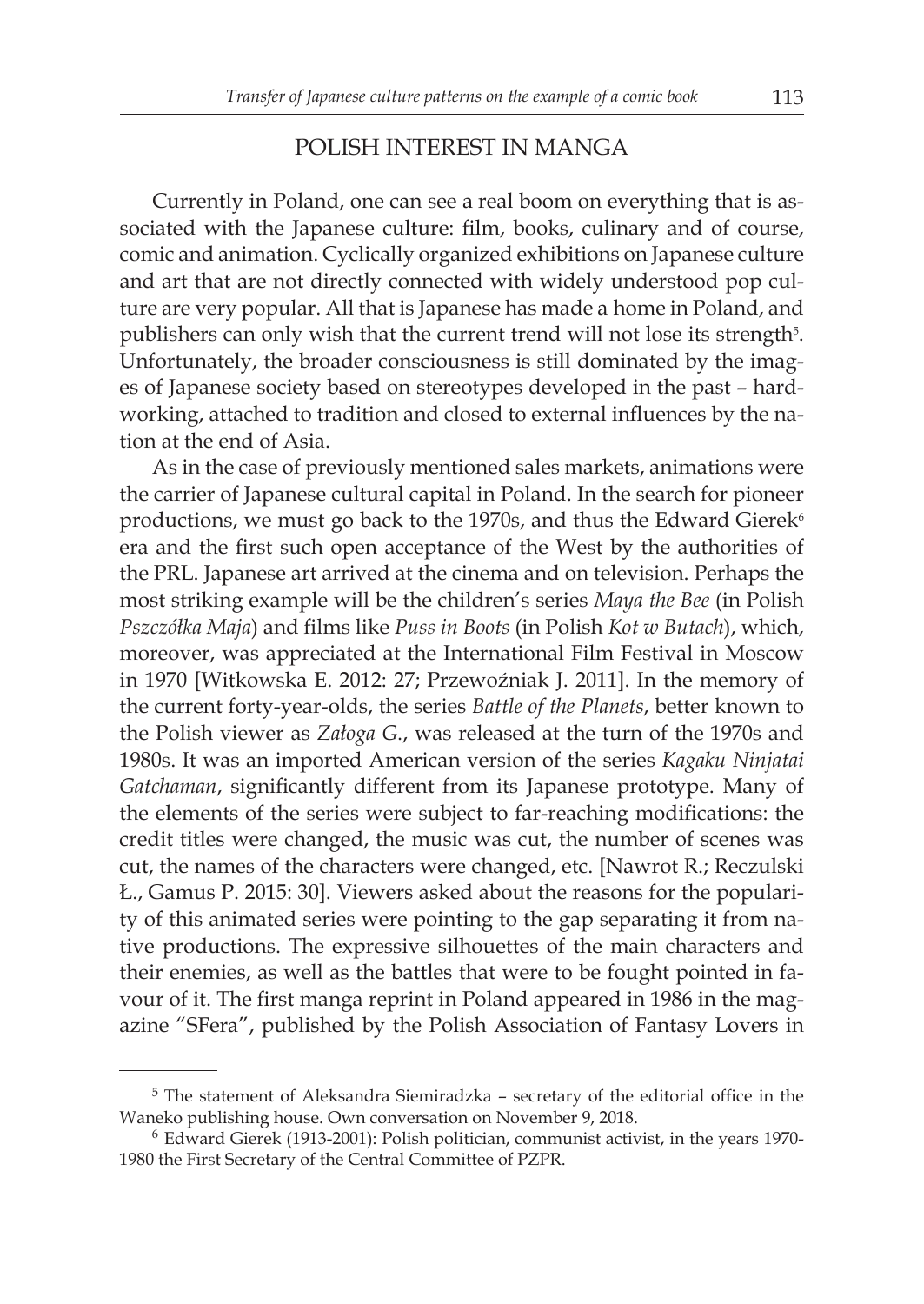1984-1988. Only four charts of *Black Knight Batto* by Buichi Terasawa, who once served as Osamu Tezuka's assistant, were published [Misiora 2010: 145-164]. In the following years, after the systemic transformation of 1989, when there was a full opening to the western markets in Polish television, there were plenty of new animations. Many consider the actual start of anime in Poland to be the date of March 7, 1993, when broadcasting began commercial TV station Polonia 1. In its roster there were, among others: *Tiger Mask* (*Tygrysia Maska*), *Sally the Witch* (*Czarodziejka Sally*), *Captain Hawk* (*Kapitan Jastrząb*), *The Mysterious Cities of Gold* (*Tajemnicze Złote Miasto*), *General Daimos* and *Yattāman*. In the first stage, these series were not commonly associated with Japan. In the background, the Italian language could be heard, although young people were well aware that they were dealing with something completely different than European art. The aroused curiosity urged us to seek answers for the original source of the viewed images.

The next serious step forward took place in 1995 thanks to the Polsat TV channel. The roster featured a series entitled *Sailor Moon* (in Polish *Czarodziejka z Księżyca*), based on the script of the comic of the author Naoko Takeuchi. In Japan, this title belongs to the *shōjo-manga* genre, so it is addressed to the female audience in the form of girls and teenagers. However, the phenomenon of *Sailor Moon* was to attract the male part of the audience, becoming a nearly uniting of the generation of the 90s production. The popularity of this series among Polish youth is to be seen mainly in an interesting plot and the way of constructing characters diverging from American patterns, encountered in mass-produced by TM-Semic<sup>7</sup> reprints of Marvel and DC Comics titles. *Shōjo-manga*, similarly to *shōnen-manga*<sup>8</sup> , is based on fairly universal values, around which a superstructure story is created. These are successively: love, friendship, loyalty, and courage. This scheme was worked out many years ago and without any major changes, it has worked successfully until today. Years later, it was the *'Sailor Moon'* who attributed the creation of the native fandom of Japanese culture. Ewa Witkowska in her book *Japanese comics in Poland: history and controversies*, referring to external sources, also condemns the substantial educational load of *Sailor Moon*. The Polish viewer in an unob-

<sup>7</sup> TM-Semic – Polish publisher of magazines and comic books, initially a branch of the international Semic group, specializing in American comics about superheroes. In the course of activity, TM-Semic published 930 publications, mainly titles from Marvel and DC universe.

<sup>8</sup> Shōnen-manga – a kind of manga designed mainly for boys.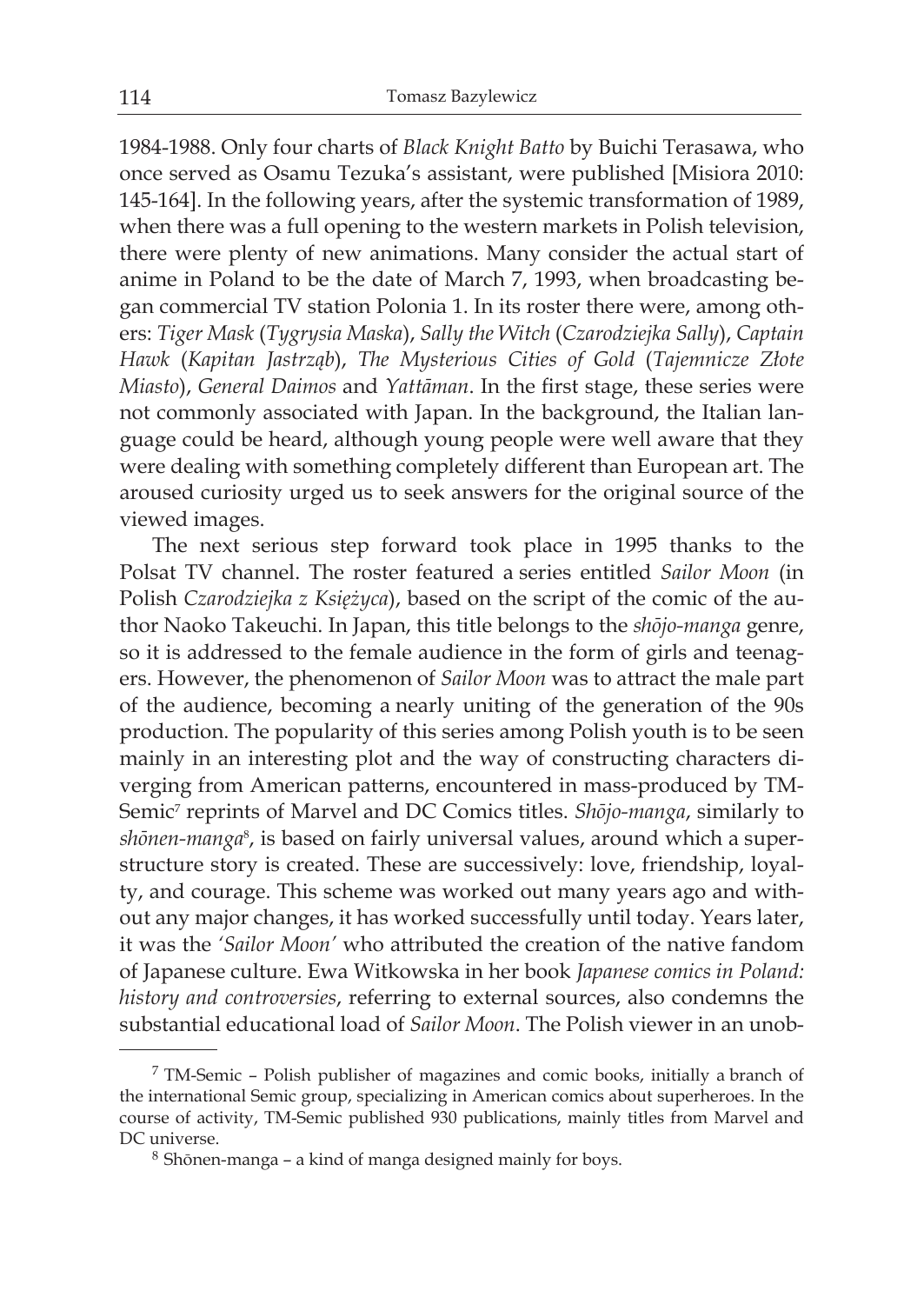trusive way acquired information about life in Japan in the 90s. Numerous places shown in the animation are real, and the relations between the heroines very clearly illustrated the local social structure [Witkowska E. 2012: 32; Navok J., Rudranath S. K., Mays J. 2005].

However, we cannot attribute all merits to only one TV station and a single series. Japanese pop culture found another very effective media – compur games and magazines dedicated to electronic entertainment. In 1995, the first article about manga appeared in the "Gambler" magazine. Then, the "Secret Service" magazine showed the first manga illustrations in a box run by Robert Korzeniowski. In 1996, he founded the Planet Manga company dealing with the distribution of VHS tapes with anime. Over seventy items could be found in the offer [Przewoźniak J. 2011]. Subsequent texts regularly appeared in the next magazines for players, and their editors will in future lay the foundations for a completely independent movement of magazines devoted exclusively to Asian pop culture. For example, in June 1997, the first issue of "Kawaii" appears, and two months later, "Animegaido" debuts.

We did not have to wait long for the Polish manga publishing house in these conditions. In 1996, in the town of Olecko, the company Japonica Polonica Fantastica – abbreviated to J.P.F., was established by Shina Yasuna, who had lived in Poland for years. Initially, he did not intend to enter the comics market, because Yasuda only translated the first comic book *Aż do Nieba*<sup>9</sup> as part of learning Polish. Only after persuasion did he take up the publishing challenge seriously. Soon afterward, J.P.F. will enrich his portfolio with *Sailor Moon*, *Neon Genesis Evangelion*, *Oh My Goddess*, *X/1999* and the cult *Akira*. After the TV success of the *Dragon Ball* series, broadcast on RTL7, J.P.F. also undertakes to publish this manga.

In 2019, Waneko will celebrate its twentieth anniversary. The founders, who speak about themselves in the categories of avowed fans of Japanese creativity, include Aleksandra Watanuki, Kenichiro Watanuki, and Martyna Taniguchi. The three of them had always been guided by the

<sup>9</sup> *Aż do Nieba* (ang. *Borders of Sky – Poland's Secret Story*): the comic shows the fate of Prince Józef Poniatowski – nephew of the last king of Poland – against the background of the turbulent fate of the fatherland at the turn of the 18th and 19th centuries. The author Riyoko Ikeda did not intend to focus on historical facts, although the attachment to the architecture and period clothes is at a high level. For the purposes of the story, the comic book distorts various events: the prince has a brother instead of a sister, and to add dramaturgy he is a half-Russian. The story focuses on the intricate relationships between human beings.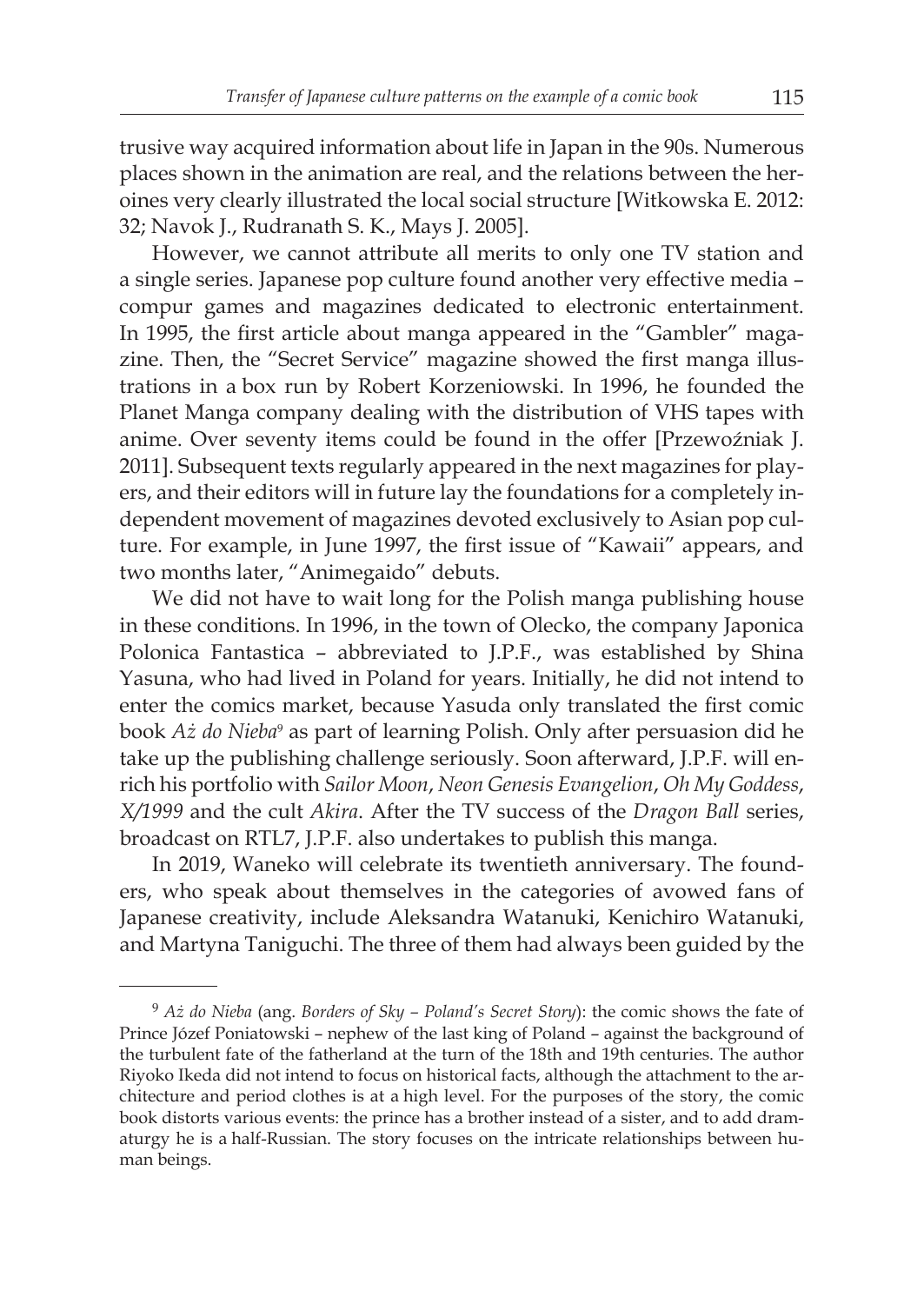idea of creating their own publishing house. When Waneko was founded in June 1999, the publishing house J.P.F issued youth manga, while Kenichiro Watanuki was keen to transplant manga for a more mature reader to Poland. Hence, the selection of not only the first titles but also their format. The idea was to provide small volumes that were comfortable to hold in one hand, which would make reading easier, for example in public transport. The first released title is *Cześć, Michael!* (*What's Michael?*)*, Tu Detektyw Jeż* (*Hello Harinezumi*) and *Locke Superczłowiek* (*Chōjin Rokku*). As it turned out, however, there were more recipients of the youth manga, but the goal of giving the native reader the diversity of Japanese comics has remained to this day. Waneko began attracting the attention of readers with an intense advertising campaign in the form of posters hung at stops and mass communication media, which for the newly-built comic industry in Poland was quite an avant-garde approach.

Three years later, the Polish branch of Egmont became part of a group of Polish manga publishing houses. Its advantage was the possibility of getting help with the issue of licenses by turning to Western European publishing branches – mainly from Germany. Currently, it is no longer investing in this market segment, focusing on European and American reprints and supporting domestic creativity. Regarding the acquisition of the rights to publication, Aleksandra Siemiradzka from the publishing house Waneko mentions that there are certain rules that apply during the licensing process. In general, there are no major problems with obtaining a specific title, only by way of exception sometimes some authors are more demanding than others. The biggest difficulty for the Polish publishing house is the waiting time, whether for licenses or acceptance of projects from the Japanese side<sup>10</sup>. Nevertheless, Radosław Bolałek from the Hanami publishing house remembers at the same time that some Japanese authors or publishers attach great importance to working out long-term relationships<sup>11</sup>. Hanami started its activity on the comics market in 2006. Previously, it dealt with various aspects of Polish-Japanese contacts with a cultural and economic background.

The next years bring more publishing debuts. Both in the segment of magazines treating about Asian popular culture and strictly manga pub-

<sup>10</sup> The statement of Aleksandra Siemiradzka – secretary of the editorial office in the Waneko publishing house. Own conversation on November 9, 2018.

<sup>&</sup>lt;sup>11</sup> Own conversation during the International Festival of Comics and Games in Łódź 2017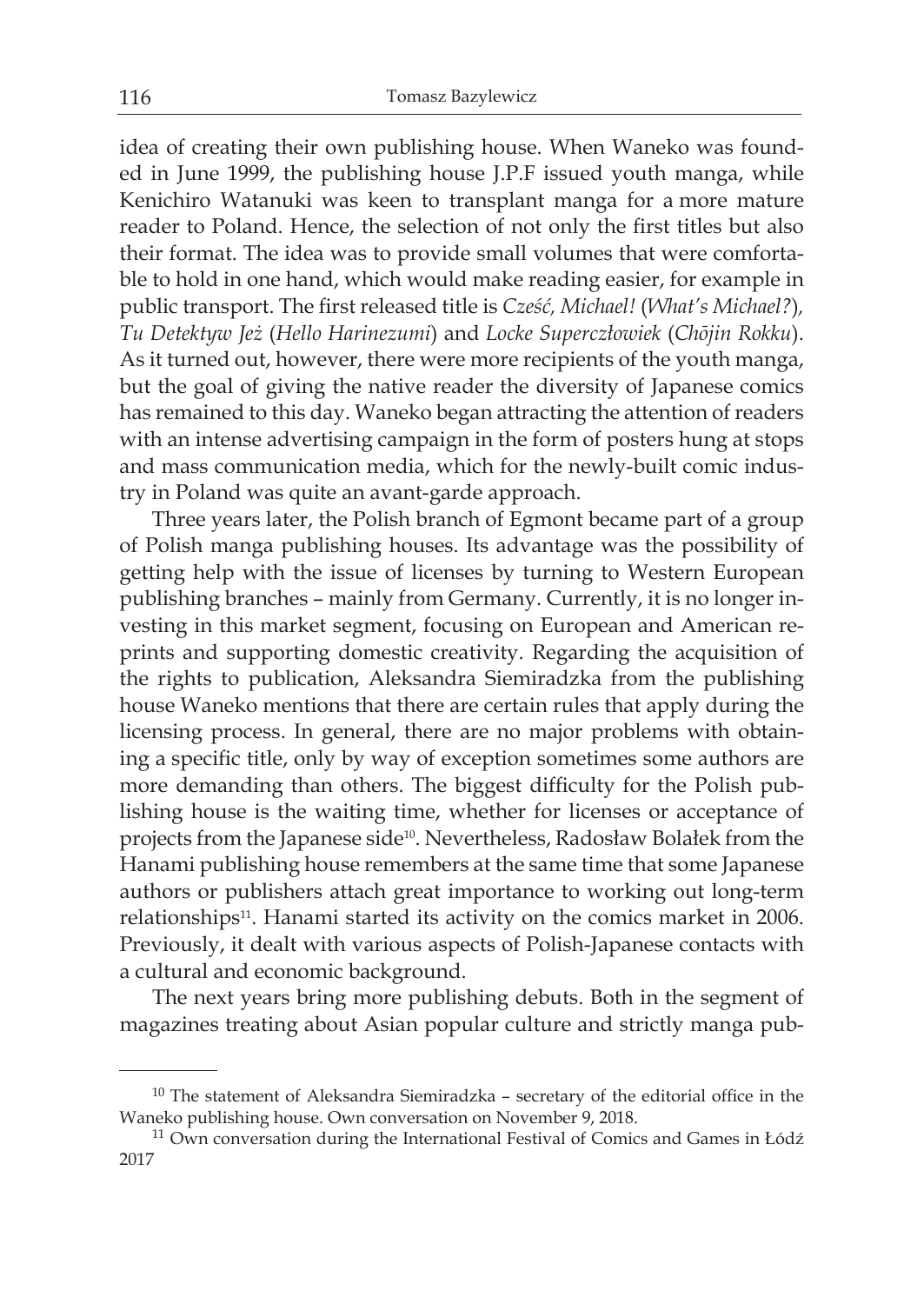lications. Of course, not all attempts are successful, so some projects disappear in a very short time. Finally, the publishers managed to develop a solid position in the home publishing market. However, less than 3-4 years ago there was an unexpectedly sharp increase in interest in manga, but now the situation is considered to have stabilized<sup>12</sup>.

For years, mainstream comics and manga have been following separate paths, working out their positions in complete isolation. On the one hand, this causes that potential perturbations of one segment do not affect the other. On possible breaks of the "classic" comic, manga comic has been very beneficial, which can be proved by irrefutable successes of the Hanami publishing house. What's more, native manga publishings do not compete with each other in a furious manner. Rather, they have quite clearly divided the market among themselves by managing various thematic areas and trying to obtain the widest possible reading group [Jaworki M. 2002]. In the past, the division of consumers into those interested in "Japanese creativity" and those standing in opposition to it was also noticeable. In other words, for the statistical reader of Marvel or the French comic book, manga did not appear as an integral element of the whole medium, but rather functioned in terms of a separate being. Currently, however, this narrative is less frequent.

### Media and social reception of manga in Poland

When in the 1990s the phenomenon of Japanese popular culture appeared in the form of a comic and animation, the Polish press attempted to explain its causes. Publications appearing in the pages of the largest and most widely read newspapers tried to preserve professionalism, referring even to scientific authorities like Frederik L. Schodt. In Polish journalism, manga was generally perceived very differently. On the one hand, its visual qualities, the diversity of the genre and the often more complex narrative were appreciated [Chaciński M. 1997: 17-23]. It was also noticed that the Japanese comic book could be aimed at an adult audience. On the other hand, we have allegations of infantilism, a straightforward pattern of division into good and evil, and incitement to immoral behaviour. The

<sup>12</sup> The statement of Aleksandra Siemiradzka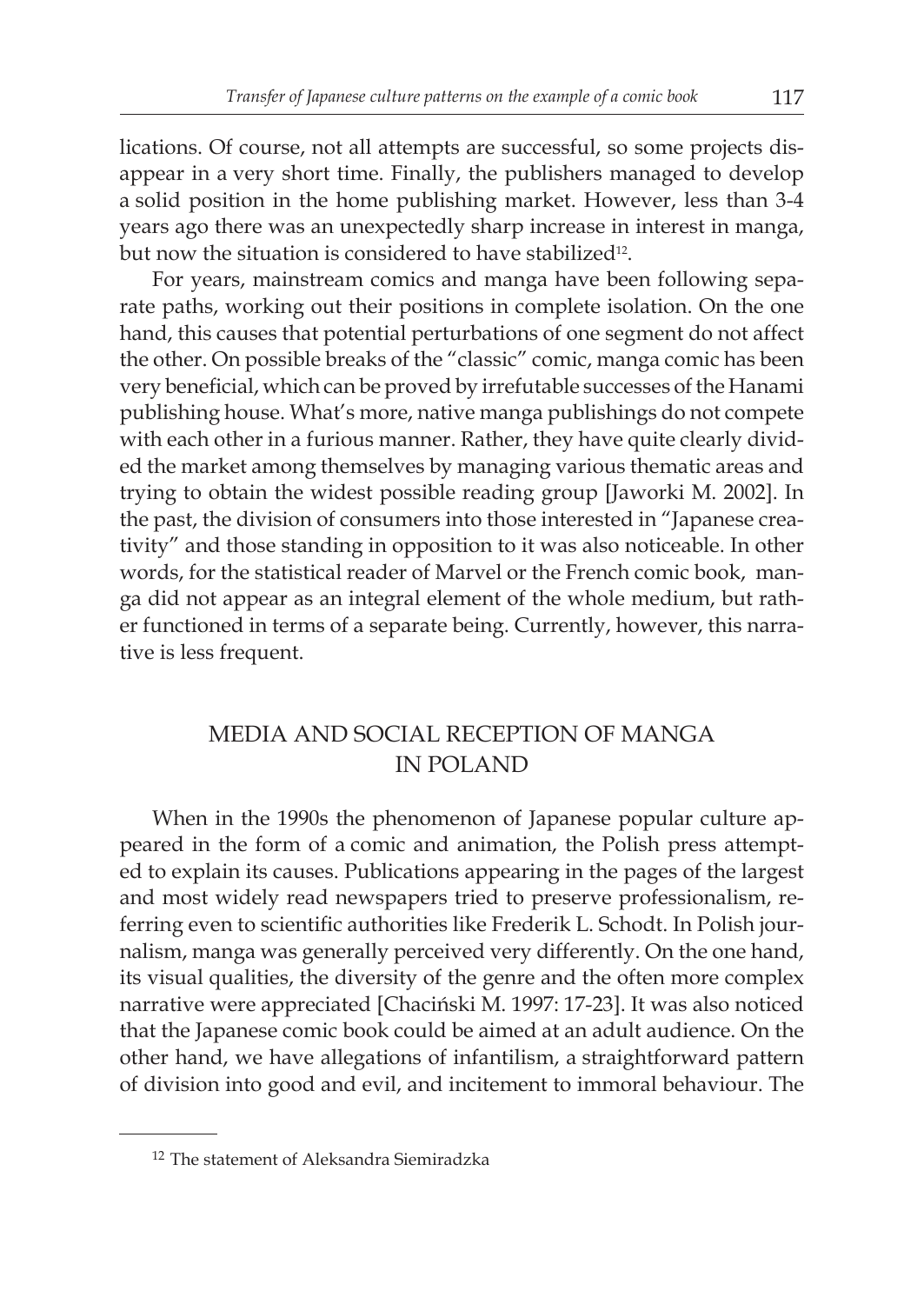source of such an extreme view of the Japanese comic was the fact that, in fact, it was not really known exactly what "manga" actually is. Sometimes the theoretical errors were even made. For example, it was stated that this is the name of an extremely popular comic book series associated mainly with erotica [Górski A. 1997: 66].

Negative connotations in the mainstream media resulted mainly from the complicated history of the entire comic medium in Poland. Although we have a long creative tradition dating back to the beginning of the 20th century, the communist period left quite a significant mark, as Professor Jerzy Szyłak mentions [Szyłak J. 2005: 13-45]. After the end of World War II, the comic book returned to the Polish press, but briefly, with the introduction of the hard Stalinist doctrine, obtaining the status of an ideologically hostile product, and thus, it became a symbol of the morally corrupted West. In later years, especially during the post-Stalinist thaw and the 1970s, the communist authorities found cheap educational and propaganda means in the comic book formula. Of course, it did not bother to shine a large group of authors, whose work was appreciated by the next generations, and for some – even Grzegorz Rosiński – to achieve a stunning career abroad. For almost 45 years, the comic book in Poland has been dragged between the entertainment that allows one to break away from everyday life and ideological engagement, hence there may be some problems in understanding the whole medium by the average Pole.

#### Real manga identity?

Nowadays, the manga phenomenon does not diminish, entering into the issues related to popular culture. Researchers notice that the modern world resembles a shop window more and more, where next to each other we find a wide range of products from the furthest corners of the world. The technological progress in the form of the development of mass media is primarily responsible for this situation [Mathews G. 2005: 13-45]. At the same time, historians and cultural researchers have repeatedly pointed out that at its base popular culture is not something permanent, but it is still subject to modifications. In such a shrunken world, if we want to keep the recipient's attention for long enough, it requires more and more unusual products. Nevertheless, the relationship between demand and supply does not fully explain the manga's success. Let us remember that Japan has never had experience in the expansion of cultural goods. In this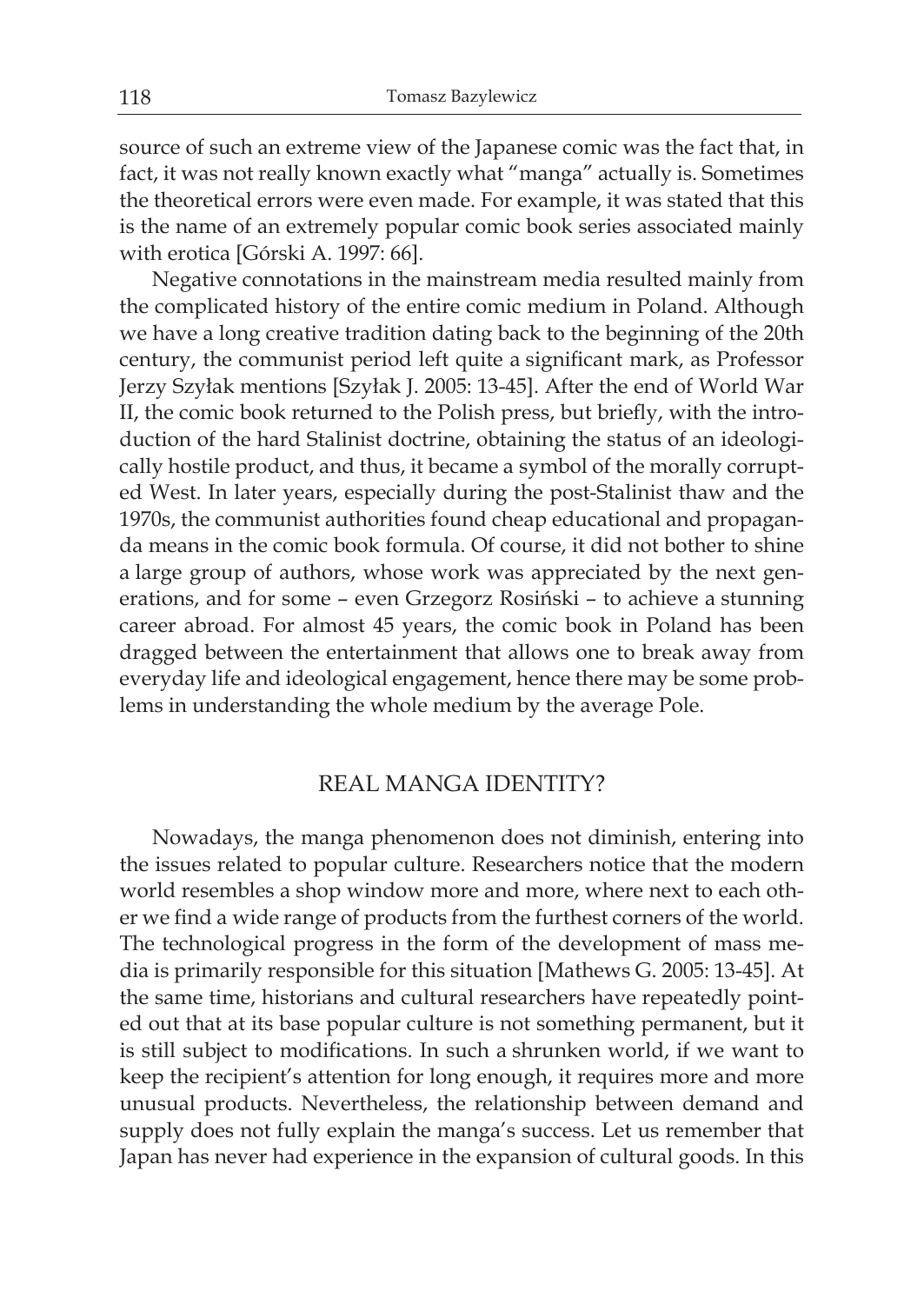field, we mostly observed a one-way pattern, where the Japanese adapted new ideas coming from the outside. Sometimes this process was peaceful and sometimes resulted from serious historical perturbations.

Jarosław Jurga, one of the authors of the anthology *Manga in Polish*, claimed that Japanese comics do not match the system of values in force in the West. In other words, he was of the opinion that the manga title would be understood only in the country where it was made. Jurga is right, Ewa Witkowska admits. According to her, manga, as a cultural product, does not function in a vacuum. It is immersed in a specific social context, including history, politics, language, economics, family, religion, education, and demography. Thus, manga reflects the reality of contemporary Japanese society by depicting a certain lifestyle [Witkowska E. 2012: 76]. This is the most correct assumption, but it should be emphasized at the same time that manga is no longer just a Japanese comic book. We find its readers everywhere. What is more, it is also created everywhere. Literally, anyone can become a Mangaka (the author of the manga comic), if they have enough enthusiasm. We do not have to live far in the east, and in Poland, you can try your hand and achieve international success<sup>13</sup>.

Manga creativity has become a thematically global product. After all, Osamu Tezuka from the beginning raised issues that bear universal values – technological progress, opposition to racism, the need for social acceptance, etc. In a way, manga will be understood in terms of social and economic conditions resulting from the effects of the end of World War II. Basically, it is at its bases a combination of Japanese tradition and the influence of American pop culture. Of course, it still has its own individual character and deep roots in Japanese tradition regarding the way of imaging, and even the choice or approach of various themes<sup>14</sup>. Nevertheless, the German comic writer Bernd Dolle-Weinkauf in his essay from 2006, devoted to the issue of "globalization of comics", pointed to the intertextuality of manga, calling it a brief remix of various styles [Briel H. 2010: 188]. It is not that in this process manga has lost its "Japaneseness". Nowadays, in a global village, it is only a construct based on history and tradition. It is enough to look at the process of manga formation to conclude that it is the accumulation of processes identical to the postmodern society. After all,

<sup>13</sup> An example will be *Manga anthology in Polish* published by Kultura Gniewu in 2003. The comic on 100 pages collected the works of well-known Polish artists as well as novices who deal with the drawing in a hobby.

 $14$  Among the researchers, such argumentation is presented by, among others, Frederik Schodt, Brigette Koyoma-Richard, Jean-Marie Bouissou, and Kinko Ito.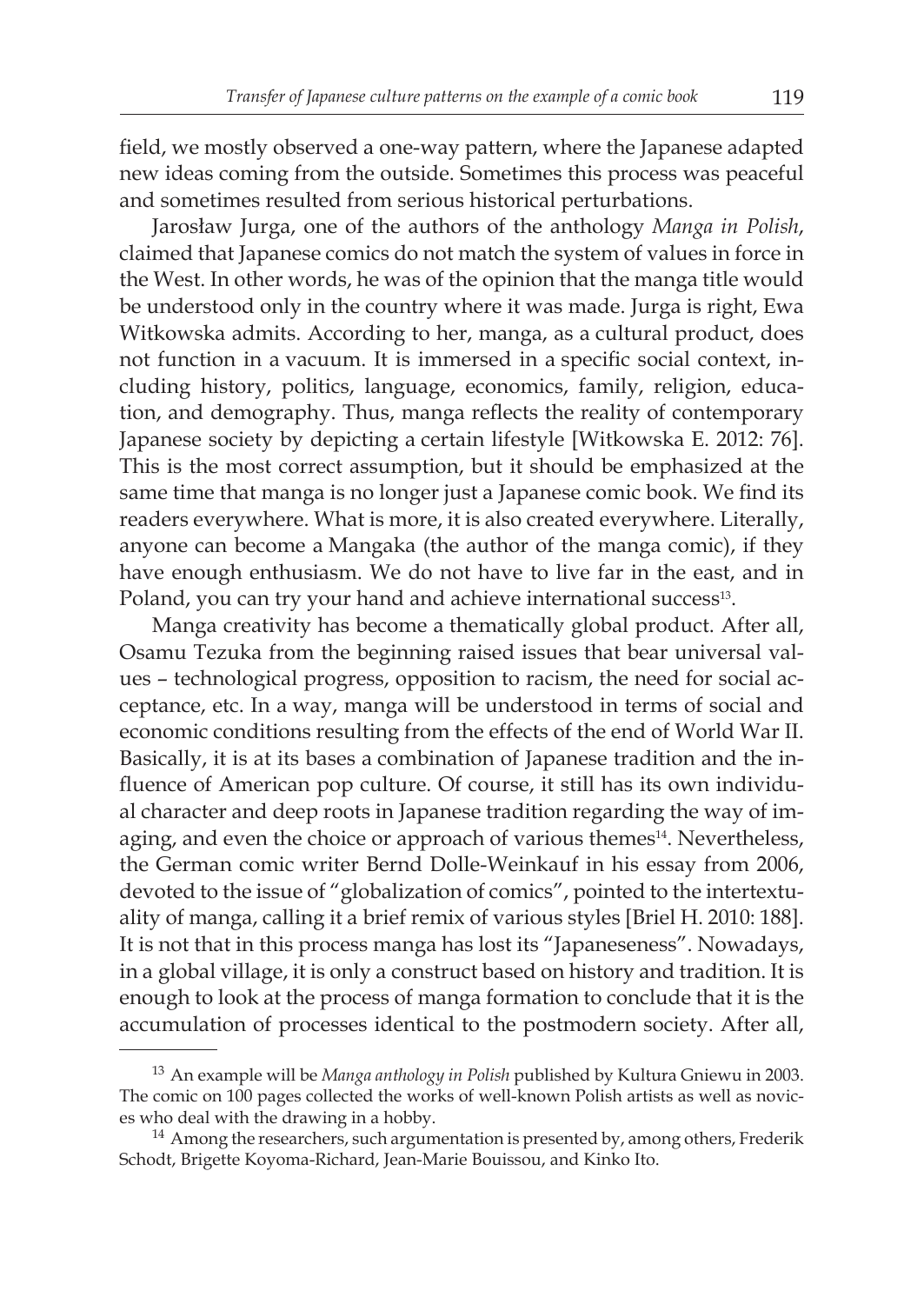we can express our firm opposition to this phenomenon, claiming that in a wider context it kills tradition and expresses cultural identity. The problem is that, for example, the young Japanese or Polish generation did not even have the opportunity to learn about this allegedly stolen identity. Globalization processes the local sense by mixing it with others, and that it is not an unconscious one does not even have to remember [Jankowski P., Bazylewicz T.: 2012].

The above reflections may sound like a summary of globalism in the negatives themselves, but there is also the other side of the coin. The phenomenon received its name in the twentieth century, although in fact, it is as old as our civilization. Under globalism, we should understand the diffusion of ideas and concepts, where only the scale of the phenomenon and the tools used have changed. Once the carrier of change could be wars, mass migrations of the population and eventually trade routes and expeditions of explorers. Today, a modern global media system brings changes about. The main question should be rather where do the abilities of a single entity to absorb new content end? At the same time, in a sense, a comic book is an example when globalism, by definition, does not have to exclude locality. In the form of a construct referred to as *glocal*, certain ideas and concepts that we have never heard before can be heard in a wider media discourse.

#### The growing cultural power of Japan?

We still have not explained whether *manga* actually conquered the world? Are we witnessing the emergence of a new cultural hegemon, able to impose its own patterns on others, which will then be widely imitated? The question seems to be the most justified because we have been observing certain aspects of interest in these issues for a long time. a rather eloquent picture can be used, as an example, in a section of the American animation of *South Park*, where the fascination of the youth with the Pokemon phenomenon has been shown in a mocking or even caricature light [Siuda P., Koralewska A.: 2014].

Let me quote the considerations I made in the past with Przemysław Jankowski in the magazine 'Zeszyty Komiksowe'. Assuming that the conquest of the world would be a whimsical dependence, the Japanese comic definitely did not do it itself. The world sooner decided that *manga* would turn out to be a great business, so it is worth giving it a chance. The process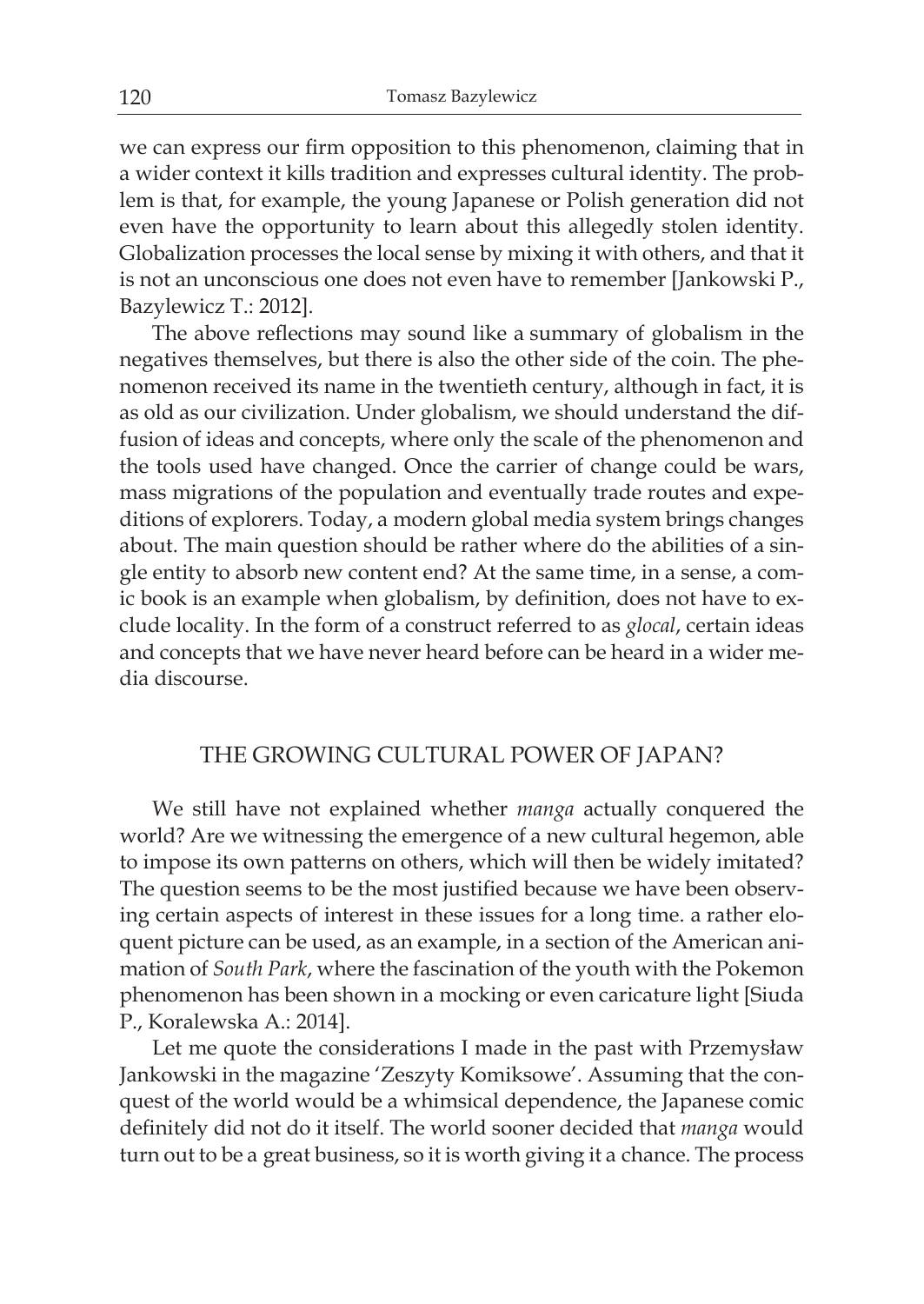of integrating a particular good into a global cultural industry is basically quite simple. When consumers like something, it is necessary to make every effort to allow them access to it without problems. If we find the right time and tastes, the next recipients will appear very soon. When a given cultural good has sufficient capacity to smoothly adapt subsequent changes, this process will be long-lasting.

Manga, which the world allowed to conquer itself, is not the same *manga* that was born at the turn of the 1940s and 1950s of the twentieth century. It has been enriched and adapted to the requirements of the modern world. Also, it is hard to say with a stubborn insistence that *manga* is just a mixed creation. In the Japanese comic, historical images and fiction are synchronous. From manga, we are able to learn about contemporary and historical Japan, but appropriate competencies must be developed. The media are not only technical means of transferring various content but also have a specific impact on intellectual orientation, ways of describing reality and sensitize their users to the nature of public discourse.

The expansion of the Japanese comic book was also aided by a historical coincidence, having a significant impact on the perception of modern Japan, and unfortunately, it is often overlooked in various considerations. The post-war power of Japanese society was built on the basis of incredible mobilization capabilities, economic innovation, and inexhaustible production forces. Since the end of the 1960s, electronics and motorisation from Japan have become a symbol of quality. The country courageously chased the world's leading economies to eventually take the podium together with the United States in the 1980s. Despite this, Japanese society, being at the peak of its productive capacity, was neither strong enough nor culturally expansive to dominate the world with its cultural goods. By applying the then Japan to the then West and juxtaposing both entities under the same cultural denominator, Japan lost.

Simultaneously, we do not see broader desires of expansion. For the publishing houses, the domestic market represented sufficient absorption, and the anime productions or comics appearing in the West were not a wide coordinated action of the Japanese cultural industry. The changes would only be brought about by the 1990s when the Japanese economy would fall into a recession that continues to this day. At the same time, the successes of the so-called *Asian tigers*, where much earlier the Japanese industry made strategic investments due to significant budget surpluses. Currently, the Japanese are fully aware that they will not regain the economic position of the leader and innovator, therefore they are looking for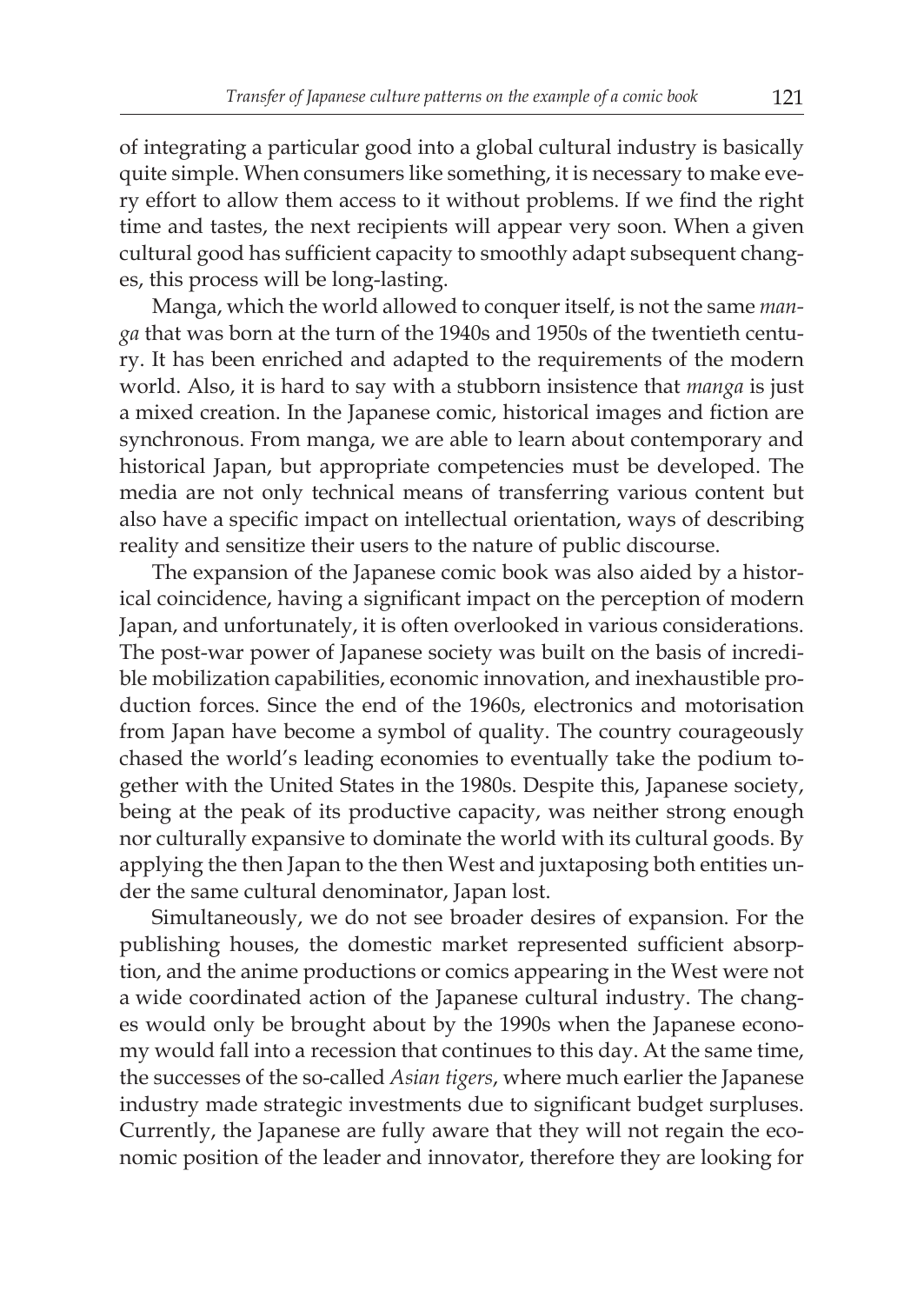other solutions. Fortunately, the potential of *soft power*, and thus of cultural products, appeared on the horizon. With time, the government there supported the use of them to promote Japan, supporting various initiatives.

Of course, all processes cannot be explained by economics and the ratio of production forces to capital expansion. Much depends on the changes of the society itself, but rather the mentality of people. Earlier generations of Japanese were happy to acquire European or American goods, adopting Western standards as determinants of the proper direction of development. The current generation, especially people associated with the cultural industry, wants to be more creative and expansive with ideas outside of Japan [Kelts R. 2006: 18]. *Manga*, as the capital of the cultural industry, expanded into new areas by creating individual interest that was possible in a favourable post-modern era. At present, it is not a coincidence that the two most developed countries – the USA and Japan – now play the role of the largest exporters of cultural goods. While America has long felt perfectly in this role, for Japan this state of affairs is a complete novelty, where it has always perceived itself as the opposite of Western culture known as the universal pattern.

#### BIBLIOGRAPHY:

- Ewa Witkowska, *Komiks japoński w Polsce: historia i kontrowersje* [Japanese Comic in Poland: History and Controversy], Toruń 2012
- Jay Navok, Sushil K. Rudranath, Jonatthan Mays*, Warriors of Legend: Reflection of Japan i Sailor Moon* [Warriors of Legend: Reflection of Japan and Sailor Moon], North Charleston 2005
- Jerzy Szyłak, *Komiks w kulturze ikonicznej XX wieku: wstęp do poetyki komiksu* [Comic book in the iconic culture of the 21st century: introduction to the comic poetry], Gdańsk 1999
- John E. Ingulsrud, *Kate Allen, Reading Japan Cool: Patterns of Manga Literacy and Discour*se, Tokyo 2009
- Gordon Mathews, *Supermarket kultury: kultura globalna a tożsamość jednostki* [Global Culture/ Individual Identity: Searching for Home in the Cultural Supermarket], Warszawa 2005
- Frederik L. Schodt, *Manga! Mang! The World of Japanese Comics*, Tokyo New York 1997
- Frederik L. Schodt, *Dreamland Japan: writings on modern manga*, California 1996
- Roland Kelts, *Japanamerica: how Japanese pop culture has invaded the U.S.*, New York 2006
- Piotr Siuda, *Anna Koralewska, Japonizacja: anime i jego polscy fani* [Japanisation: anime and its Polish fans], Gdańsk 2014.
- Mark Berninger, Jochen Ecke, Gideon Haberkorn (red.), *Comics as a nexus of cultures,* North Carolina – London 2010